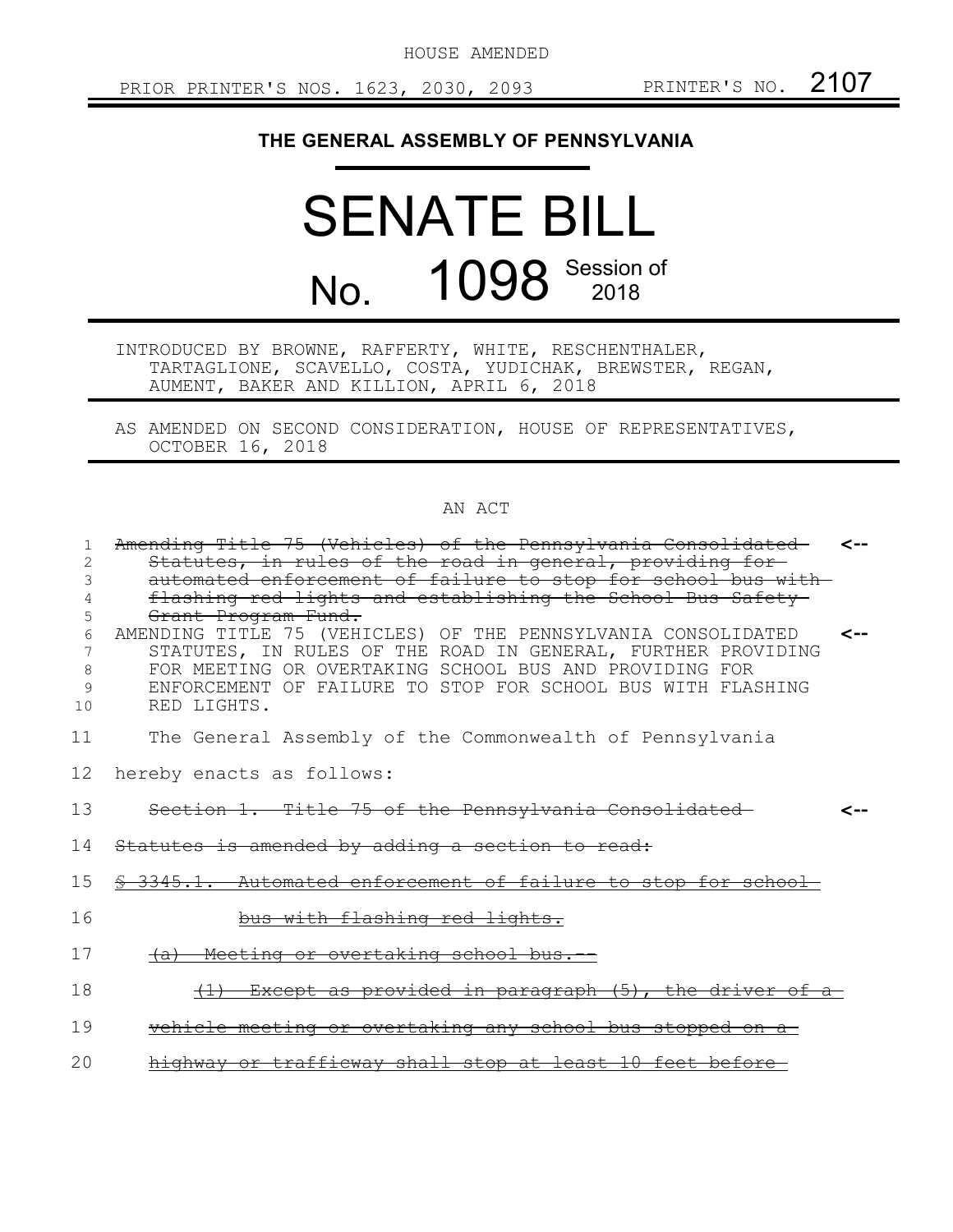| reaching the school bus when the red signal lights on the-                   |
|------------------------------------------------------------------------------|
| school bus are flashing and the side stop signal arms are-                   |
| activated under section 4552(b.1) (relating to general                       |
| requirements for school buses). The driver shall not proceed-                |
| until the flashing red signal lights are no longer actuated.                 |
| In no event shall a driver of a vehicle resume motion of<br><del>the</del> — |
| vehicle until the school children who may have alighted from-                |
| the school bus have reached a place of safety. The driver of                 |
| vehicle approaching an intersection at which a school bus-                   |
| is stopped shall stop his vehicle at that intersection until-                |
| the flashing red signal lights are no longer actuated.                       |
| The operator of a school bus who observes a<br>$+2$                          |
| violation of paragraph (1) may prepare a report as provided-                 |
| under section 3345(a.1) (relating to meeting or overtaking                   |
| school bus).                                                                 |
|                                                                              |
| The driver of a vehicle meeting or overtaking any-<br><del>(3)</del>         |
| school bus shall proceed past the school bus with caution and                |
| shall be prepared to stop when the amber signal lights are                   |
| <del>flashing.</del>                                                         |
| (4) Whenever a school bus is being used upon a highway                       |
| <u>or trafficway for the transportation of disabled persons-</u>             |
| exclusively and the school bus is equipped with red signal                   |
| <u>lights, the driver of the school bus may actuate the signal-</u>          |
| <u>lights in the same manner as set forth in this section-</u>               |
| regarding the transportation of school children. The driver-                 |
| <u>of a vehicle approaching the school bus shall have the same-</u>          |
| duties regarding stopping, passing and overtaking as he does                 |
| <u>with respect to a school bus carrying school children.</u>                |
| <u>The driver of a vehicle upon a highway or trafficway-</u><br>$+5$         |
|                                                                              |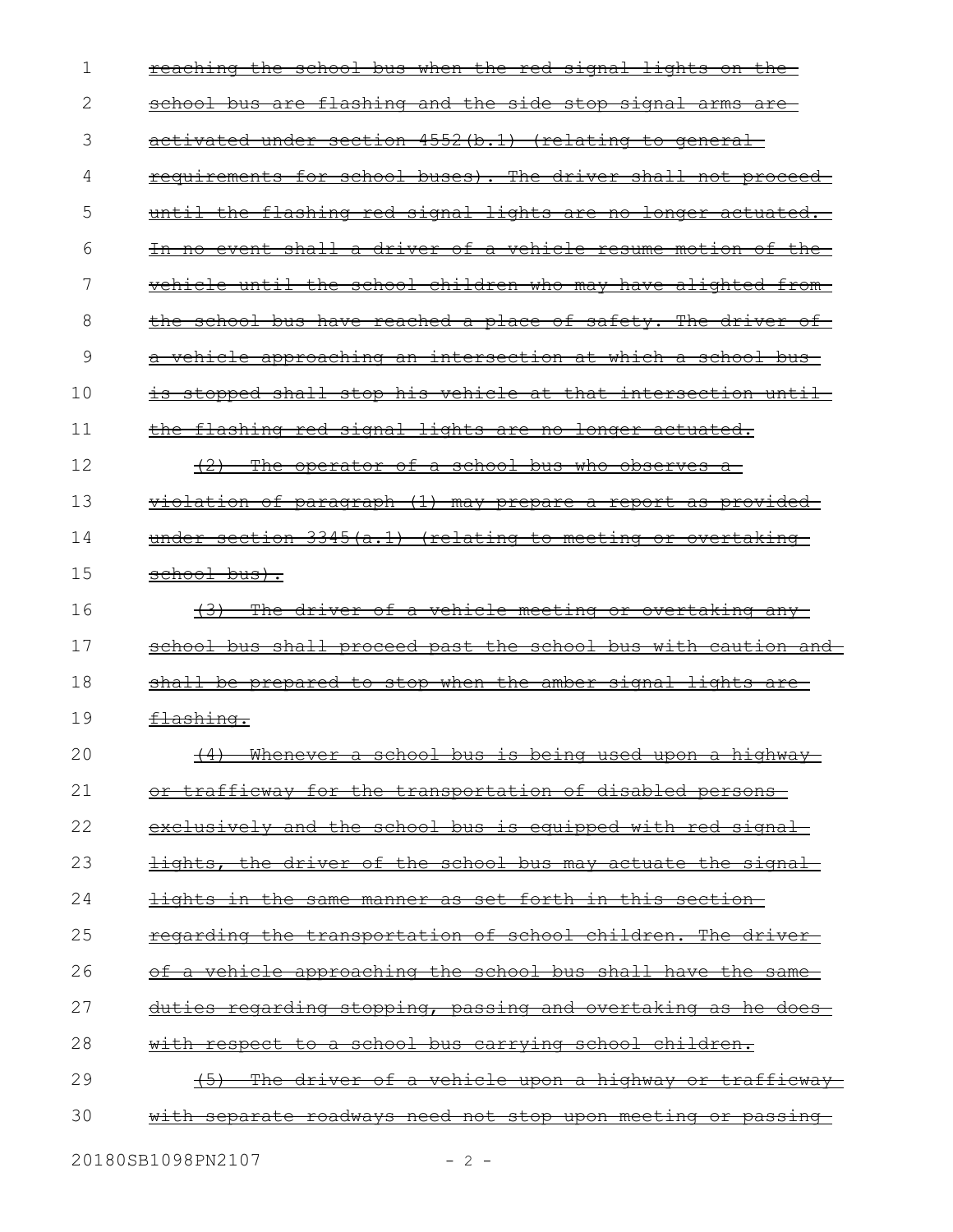| 1  | a school bus with actuated red signal lights which is on a                          |
|----|-------------------------------------------------------------------------------------|
| 2  | different roadway.                                                                  |
| 3  | (a.1) General rule. A school district may install and                               |
| 4  | operate an automated side stop signal arm enforcement system for-                   |
| 5  | the purpose of enforcing subsection (a)(1).                                         |
| 6  | (b) Applicability.                                                                  |
| 7  | (1) Except as provided in paragraph (2), this section                               |
| 8  | shall apply to a driver of a motor vehicle meeting or                               |
| 9  | <u>overtaking a school bus stopped on a highway or trafficway-</u>                  |
| 10 | when the red signal lights on the school bus are flashing and                       |
| 11 | the side stop signal arms are activated as described in-                            |
| 12 | subsection $(a)$ $(1)$ and $(5)$ .                                                  |
| 13 | (2) Nothing in this section shall supersede the                                     |
| 14 | <del>provisions of:</del>                                                           |
| 15 | (i) Section 3105(h) (relating to drivers of                                         |
| 16 | emergency vehicles).                                                                |
| 17 | <u>Section 3345 (c) or (d) (relating to meeting or-</u><br><del>(11)</del>          |
| 18 | overtaking school bus).                                                             |
| 19 | Owner liability. - For each violation under subsection<br><del>(c)</del>            |
|    | 20 $\rightarrow$ (a) (1), the owner or owners of the motor vehicle shall be liable- |
| 21 | as follows:                                                                         |
| 22 | The penalty for a violation under subsection (a)<br>$\left(\pm\right)$              |
| 23 | shall be as provided in sections 1535(a) (relating                                  |
| 24 | schedule of convictions and points) and 3345.                                       |
| 25 | Fines collected under this section shall be subject-                                |
| 26 | to 42 Pa.C.S. § 3571 (relating to Commonwealth portion of                           |
| 27 | fines, etc.) or 3573 (relating to municipal corporation                             |
| 28 | portion of fines, etc.).                                                            |
| 29 | Certificate as evidence. A certificate, or a facsimile<br><del>(d) –</del>          |
| 30 | a certificate, based upon inspection of recorded images<br>⊖£                       |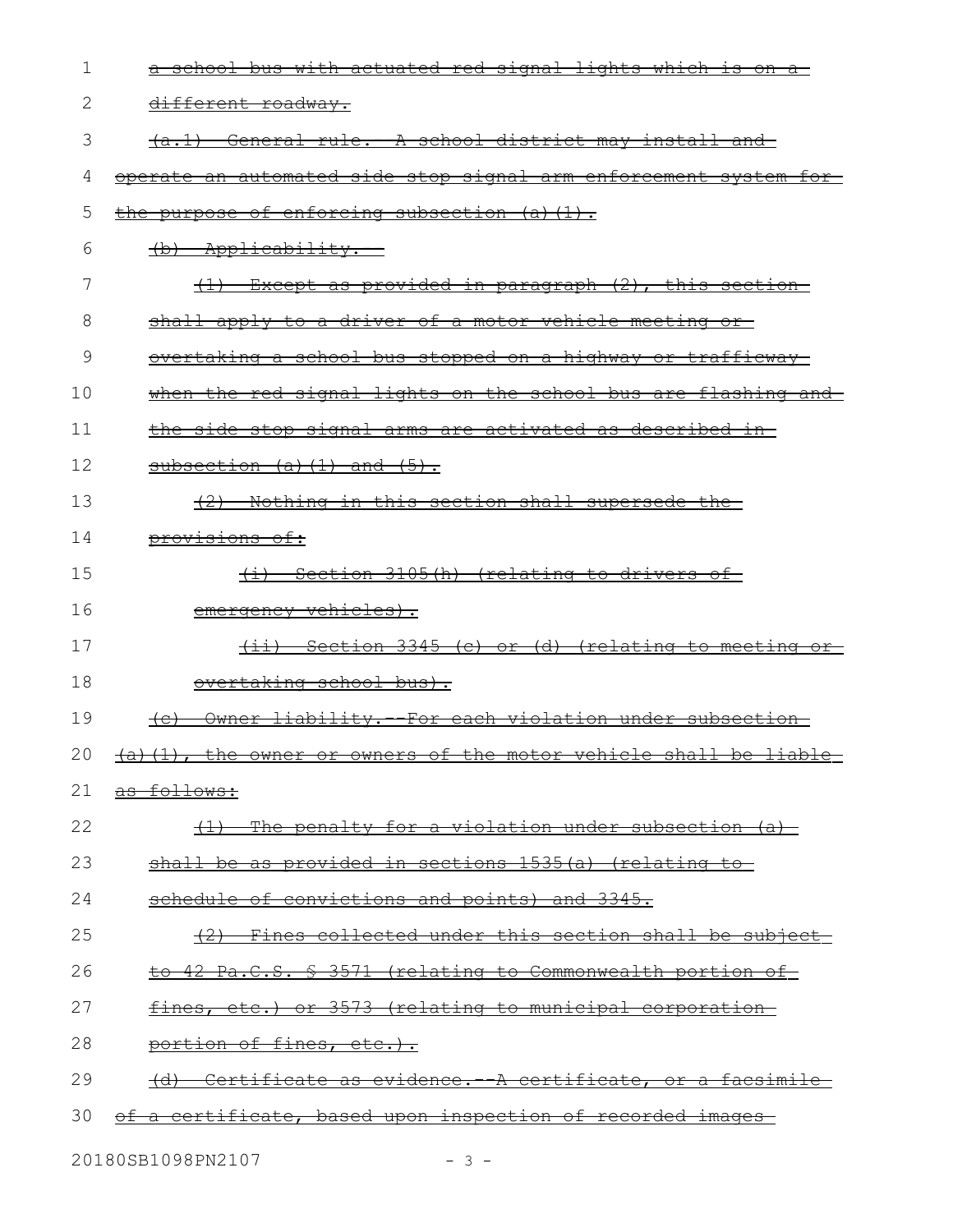| 1  | produced by an automated side stop signal arm enforcement system- |
|----|-------------------------------------------------------------------|
| 2  | and sworn to or affirmed by a police officer shall be prima       |
| 3  | facie evidence of the facts contained in it. The school district- |
| 4  | or contracted company must include written documentation that     |
| 5  | the automated side stop signal arm enforcement system was         |
| 6  | operating correctly at the time of the alleged violation. A       |
| 7  | recorded image evidencing a violation of section 3345(a) shall    |
| 8  | be admissible in any judicial or administrative proceeding to     |
| 9  | adjudicate the liability for the violation.                       |
| 10 | (e) Limitations.                                                  |
| 11 | <u>(1) (i) Notwithstanding any other provision of law, </u>       |
| 12 | equipment deployed as part of an automated side stop-             |
| 13 | signal arm enforcement system as provided under this-             |
| 14 | section must be incapable of automated or user controlled-        |
| 15 | remote intersection surveillance by means of recorded-            |
| 16 | <del>video images.</del>                                          |
| 17 | (ii) Recorded images collected as part of the                     |
| 18 | automated side stop signal arm enforcement system may-            |
| 19 | only record violations of this section and may not be-            |
| 20 | used for any other surveillance purposes                          |
| 21 | <u>(iii) Restrictions under this paragraph shall not be-</u>      |
| 22 | <u>deemed to preclude a court of competent jurisdiction from-</u> |
| 23 | issuing an order directing that the information be-               |
| 24 | provided to law enforcement officials if the information-         |
| 25 | <u>is reasonably described and is requested solely in-</u>        |
| 26 | <u>connection with a criminal law enforcement action.</u>         |
| 27 | (2) (i) To the extent practicable, an automated side-             |
| 28 | stop signal arm enforcement system shall use necessary            |
| 29 | <u>technologies to ensure that photographs or recorded video-</u> |
| 30 | <u>images produced by the system shall not identify the-</u>      |
|    |                                                                   |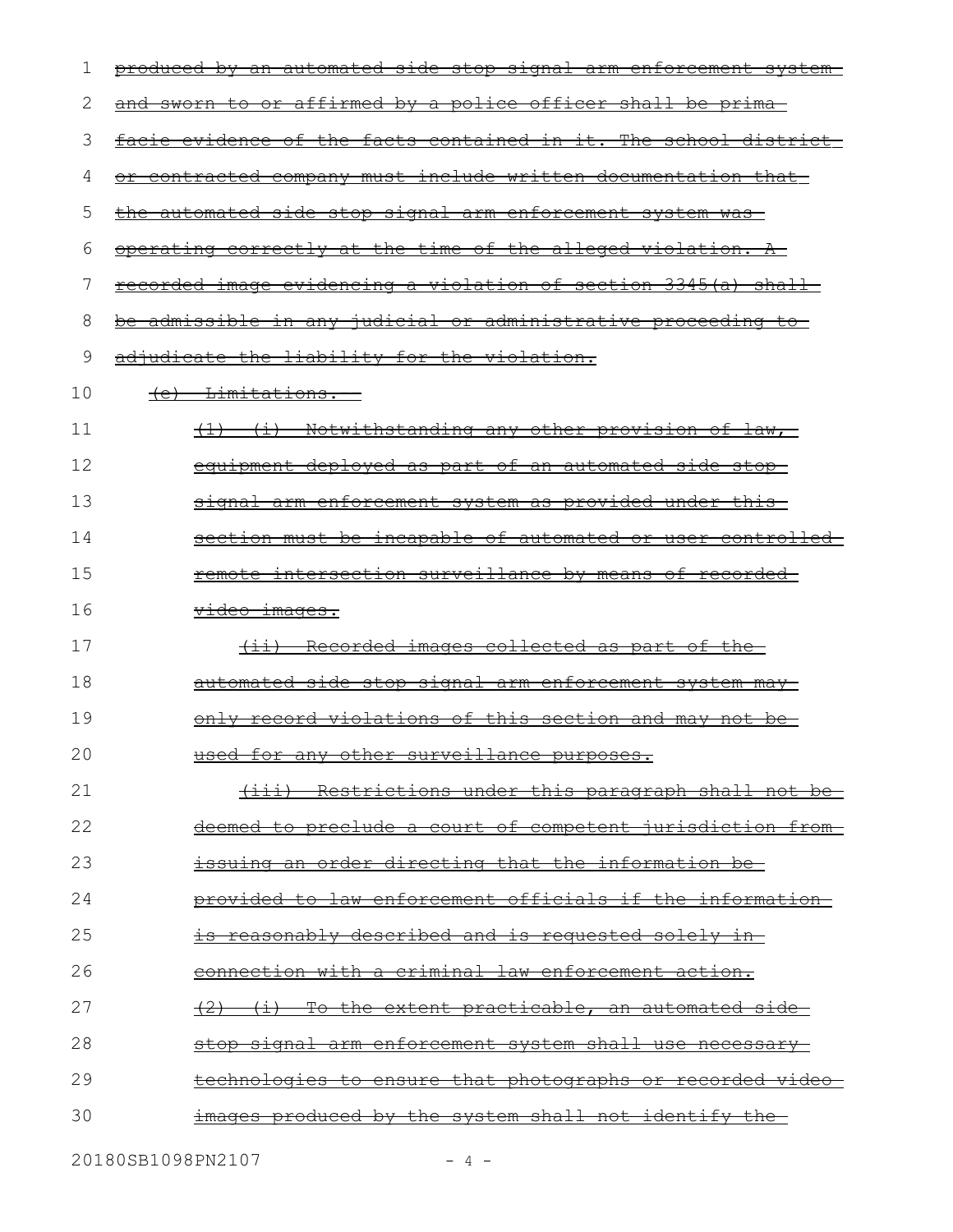| 1  | operator, the passengers or the contents of the vehicle.    |
|----|-------------------------------------------------------------|
| 2  | (ii) No citation issued under this section may be           |
| 3  | dismissed solely because a photograph or recorded video-    |
| 4  | image allows for the identification of the operator,        |
| 5  | passengers or contents of a vehicle as long as a            |
| 6  | reasonable effort has been made to comply with this-        |
| 7  | <u>paragraph.</u>                                           |
| 8  | <u>(3) (i) Notwithstanding any other provision of law, </u> |
| 9  | information prepared under this section and information     |
| 10 | relating to violations under this section which is kept-    |
| 11 | by the police department of the police officer having the   |
| 12 | authority to exercise police power in the area where the-   |
| 13 | violation occurred, its authorized agents or employees,     |
| 14 | including recorded images, written records, reports or      |
| 15 | facsimiles, names, addresses and the number of violations   |
| 16 | under this section, shall be for the exclusive use of the   |
| 17 | department of the police officer having the authority to    |
| 18 | exercise police power in the area where the violation-      |
| 19 | occurred, its authorized agents or employees and law-       |
| 20 | enforcement officials for the purpose of discharging        |
| 21 | their duties under this section.                            |
| 22 | (ii) The information shall not be deemed a public-          |
| 23 | record under the act of February 14, 2008 (P.L.6, No.3),    |
| 24 | known as the Right-to-Know Law.                             |
| 25 | (iii) The information may be discoverable by court-         |
| 26 | order or otherwise and may be offered in evidence in any-   |
| 27 | <u>action or proceeding which is directly related to a-</u> |
| 28 | <u>violation of this section or any other violation in-</u> |
| 29 | connection with a criminal law enforcement action.          |
| 30 | Images obtained through the use of an automated side        |
|    |                                                             |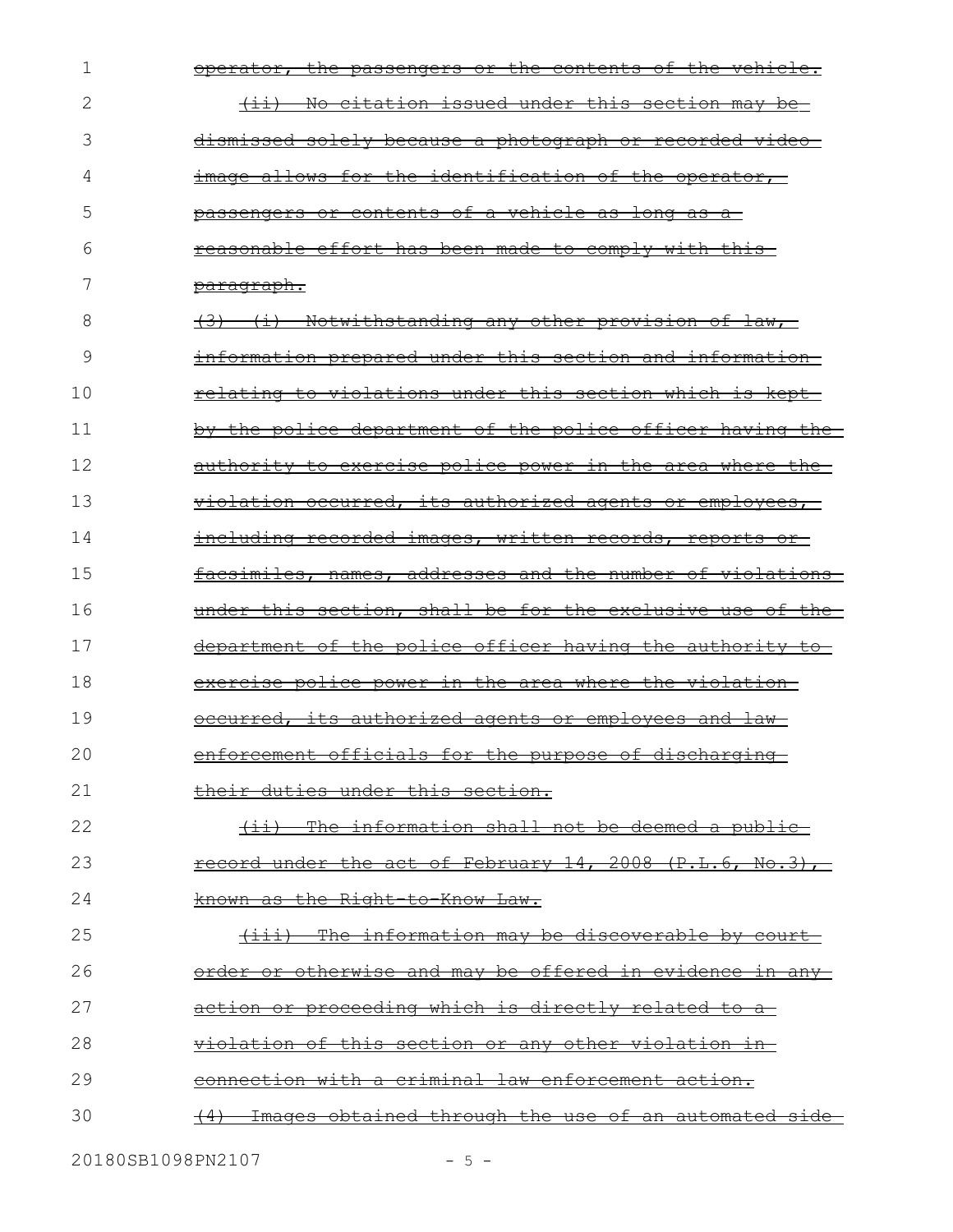| 1  | arm enforcement system shall be destroyed within-<br><del>stop sıqnal</del> |
|----|-----------------------------------------------------------------------------|
| 2  | of final disposition of the recorded event. The<br><del>vear</del>          |
| 3  | vendor of an automated side stop signal arm enforcement                     |
| 4  | system shall notify the school district by written notice in                |
| 5  | accordance with this section that the records have been                     |
| 6  | <del>destroyed.</del>                                                       |
| 7  | (5) Notwithstanding any other provision of law,                             |
| 8  | registered vehicle owner information obtained as a result of                |
| 9  | the operation of an automated side stop signal arm                          |
| 10 | enforcement system shall not be the property of the-                        |
| 11 | manufacturer or vendor of the system and may not be used for-               |
| 12 | any purpose other than prescribed in this section.                          |
| 13 | $(f)$ Approval.                                                             |
| 14 | (1) A school district may enter into an agreement with a                    |
| 15 | <u>private vendor or manufacturer to provide an automated side</u>          |
| 16 | stop signal arm enforcement system on each bus within its                   |
| 17 | fleet, whether owned or leased, up to and including the-                    |
| 18 | installation, operation and maintenance of the systems.                     |
| 19 | <del>(2)</del><br>Except as otherwise provided, an agreement under-         |
| 20 | this section shall take effect in a school district by vote                 |
| 21 | of the board of school directors. The meeting to consider-                  |
| 22 | approval of an automated side stop signal arm enforcement-                  |
| 23 | system shall be properly noticed under 65 Pa.C.S. Ch. 7-                    |
| 24 | <u>(relating to open meetings).</u>                                         |
| 25 | <u> (q)  Duty of manufacturer or vendor.- A manufacturer or-</u>            |
| 26 | <u>vendor of automated side stop signal arm enforcement systems-</u>        |
| 27 | shall submit the following information to the police department             |
| 28 | with primary jurisdiction over the area where a violation of                |
| 29 | this section occurred:                                                      |
| 30 | (1) A copy of the recorded image showing the vehicle.                       |
|    |                                                                             |

20180SB1098PN2107 - 6 -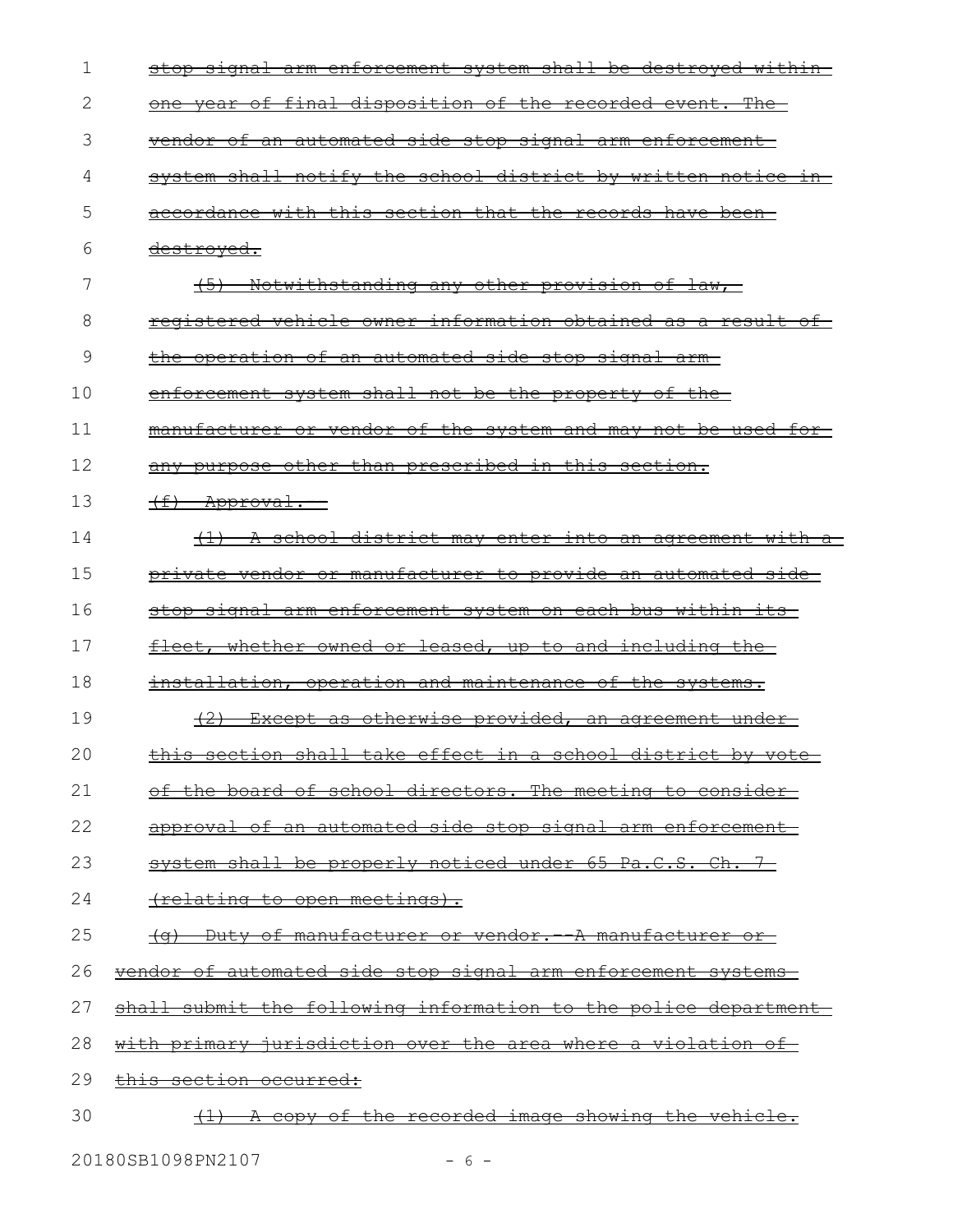| 1  | (2) The license plate number and state of issuance of                |
|----|----------------------------------------------------------------------|
| 2  | <u>the motor vehicle.</u>                                            |
| 3  | (3) The date, time and place of the alleged violation.               |
| 4  | (h) Compensation to manufacturer or vendor. The                      |
| 5  | compensation paid to the manufacturer or vendor of the automated     |
| 6  | side stop signal arm enforcement system may not be based on the      |
| 7  | number of citations issued. The compensation paid to the             |
| 8  | manufacturer or vendor of the equipment shall be based upon the      |
| 9  | value of the equipment and services provided or rendered in-         |
| 10 | support of the automated side stop signal arm enforcement            |
| 11 | <del>system.</del>                                                   |
| 12 | <u>(i) Enforcement. Upon receipt of notice of conviction of</u>      |
| 13 | the violation, the department shall suspend the operating            |
| 14 | privileges of the person determined to have responsibility for-      |
| 15 | the violation of this section and assess points to the driving-      |
| 16 | record as provided under section 1535(a).                            |
| 17 | (i) School Bus Safety Grant Program. The School Bus Safety           |
| 18 | <u>Grant Program Fund is established as a restricted receipts-</u>   |
| 19 | account in the Motor License Fund. Fifty percent of the fines        |
|    | 20 collected under subsection (c) (1) and deposited in accordance    |
| 21 | with 42 Pa.C.S. § 3571 shall be deposited into the fund and          |
| 22 | <u>shall be used by the department to implement the School Bus-</u>  |
| 23 | <u>Safety Grant Program, which is established to promote and</u>     |
| 24 | <u>increase school bus safety education and training throughout-</u> |
| 25 | this Commonwealth. The department shall award school bus safety-     |
| 26 | grants on a competitive basis. The department may pay any actual     |
| 27 | <u>administrative costs arising from the administration of this-</u> |
| 28 | section out of the fines deposited into the fund. Independent        |
| 29 | school bus contractors and school districts are eligible for the     |
| 30 | <u>grant. The department shall develop a uniform application-</u>    |
|    |                                                                      |

20180SB1098PN2107 - 7 -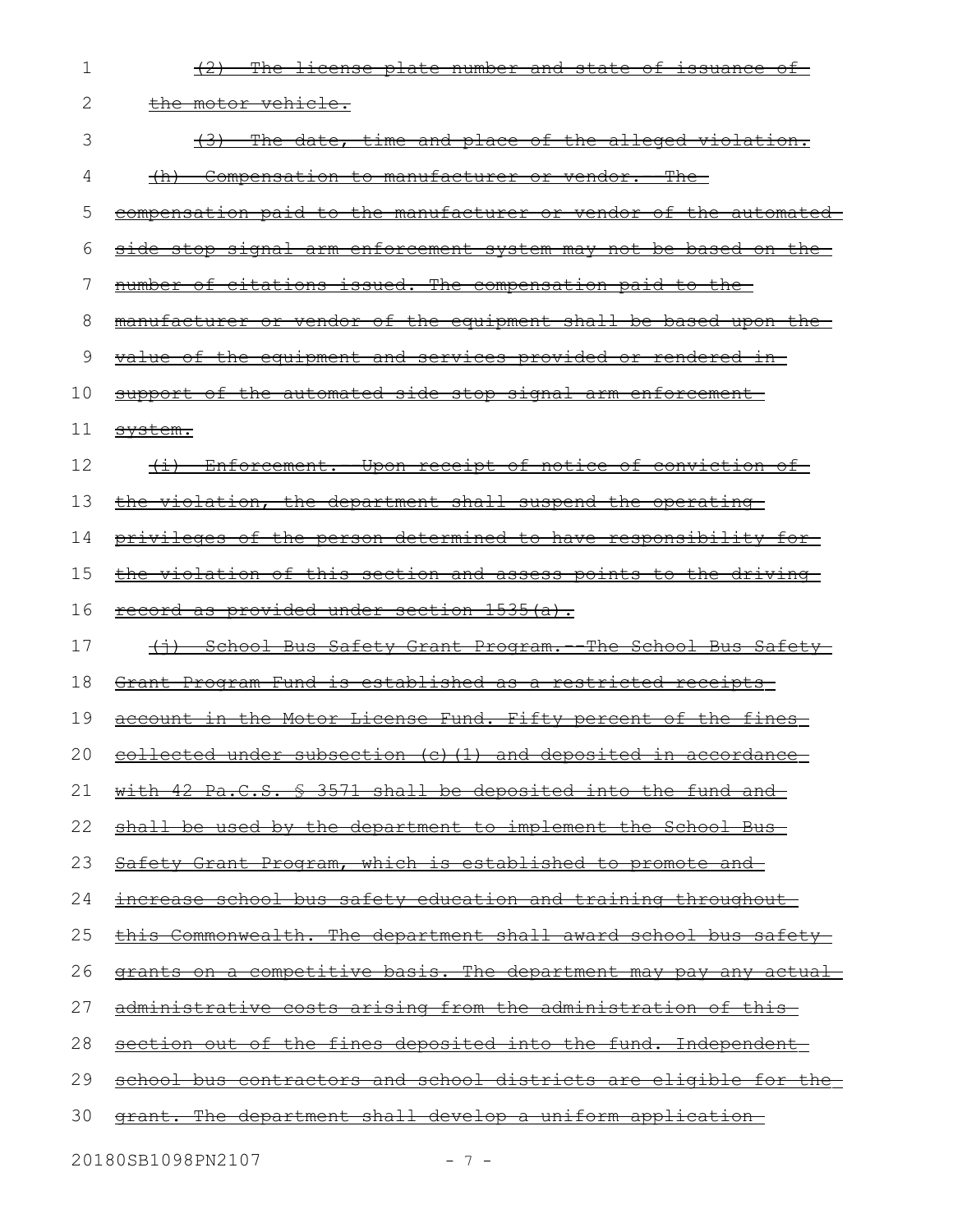| 1  | and requlations to administer the grant program.<br><del>process</del>  |
|----|-------------------------------------------------------------------------|
| 2  | $+x$ ) –<br><del>-Contracted companies.</del>                           |
| 3  | No contracted company that provides school<br>$+\pm$ ) $-$              |
| 4  | transportation shall be liable if an automated side stop-               |
| 5  | <u>signal arm enforcement system is vandalized or otherwise-</u>        |
| 6  | malfunctions.                                                           |
| 7  | Nothing in this section shall be construed to-                          |
| 8  | require a contracted company that provides school                       |
| 9  | transportation to take a bus out of service due to a-                   |
| 10 | <u>nonfunctioning automated side stop signal arm enforcement-</u>       |
| 11 | system, except that a contracted company shall allow the                |
| 12 | manufacturer or vendor of the automated side stop signal arm-           |
| 13 | enforcement system access to the bus when the bus is not in-            |
| 14 | service at a time mutually agreeable to the contractor and              |
| 15 | <del>vendor.</del>                                                      |
| 16 | <del>(3)</del><br>Independent school bus contractors shall not be held  |
|    |                                                                         |
| 17 | responsible for costs associated with the automated side stop           |
| 18 | signal arm enforcement system, including, but not limited to,           |
| 19 | <u>installation, maintenance, repair, replacement or removal of </u>    |
| 20 | the system.                                                             |
| 21 | <u>(1) Definitions.--As used in this section, the following-</u>        |
| 22 | <u>words and phrases shall have the meanings given to them in this-</u> |
| 23 | subsection unless the context clearly indicates otherwise:              |
| 24 | <u>"Automated side stop signal arm enforcement system" or-</u>          |
| 25 | <u> "system." A camera system with two or more camera sensors and</u>   |
| 26 | <u>computers that produce recorded video and two or more film or-</u>   |
| 27 | <u>digital photographic still images of a motor vehicle being used-</u> |
| 28 | <u>or operated in a manner that violates section 3345(a).</u>           |
| 29 | "Manufacturer" or "vendor." A company that creates, owns or             |
| 30 | <u>has a license or permission to sell, lease or distribute an-</u>     |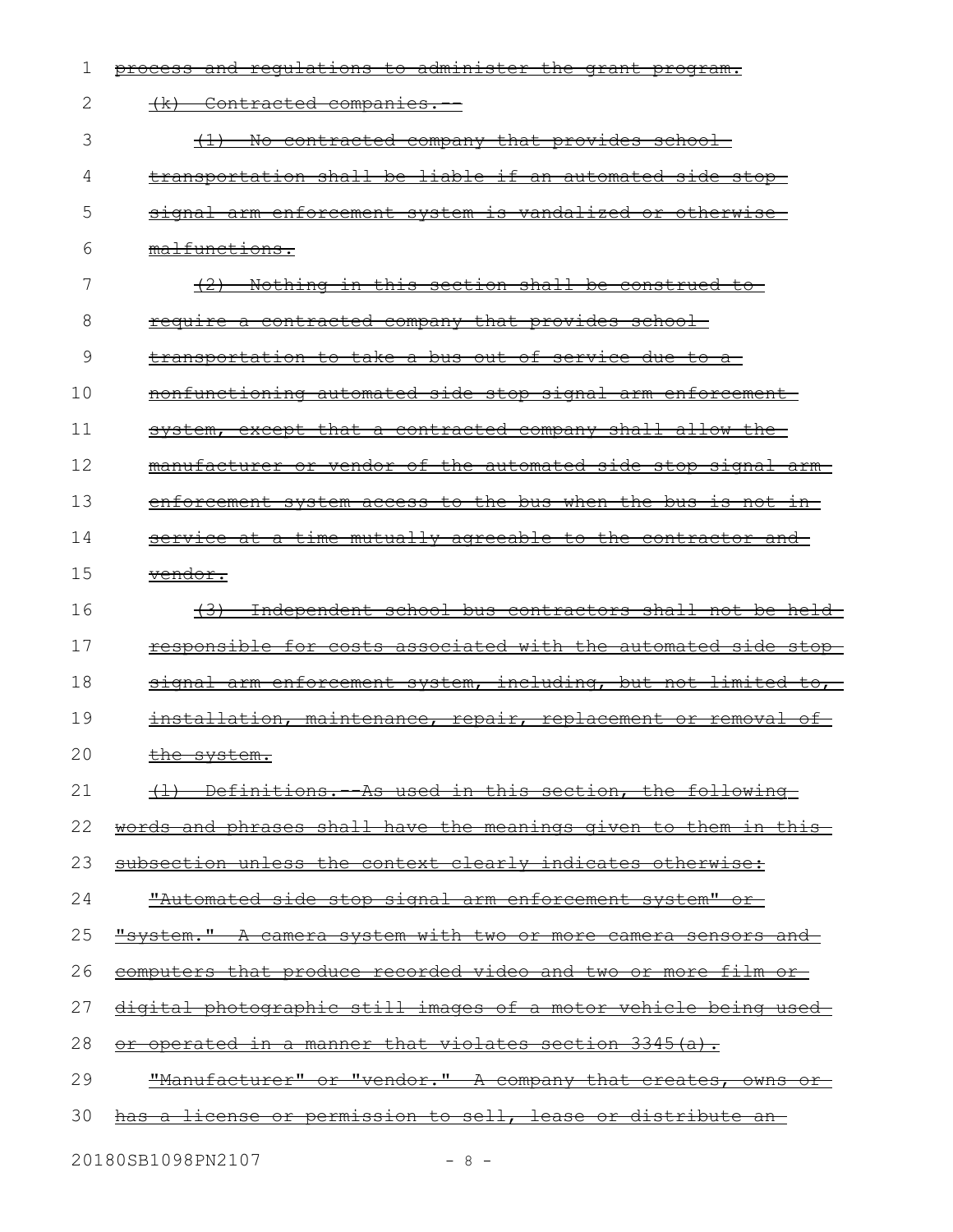| 1               |                                                              |
|-----------------|--------------------------------------------------------------|
| 2               | "Pupil transportation." The transport of resident pupils     |
| 3               | a school district to and from preprimary, primary<br>⊖£      |
| 4               | schools and students to or from public, private or parochial |
| 5               | schools. The term does not include transportation for field  |
| 6               | trips.                                                       |
| 7               | "Side stop signal arms." As described in section 4552(b.1)   |
| 8               | (relating to general requirements for school buses).         |
| 9               | Section 2. This act shall take effect in 60 days.            |
| 10              | SECTION 1. SECTION 3345(A.1)(1) AND (J) OF TITLE 75 OF THE   |
| 11              | PENNSYLVANIA CONSOLIDATED STATUTES ARE AMENDED TO READ:      |
| 12 <sup>°</sup> | § 3345. MEETING OR OVERTAKING SCHOOL BUS.                    |
| 13              | * * *                                                        |
| 14              | (A.1) REPORTS BY SCHOOL BUS OPERATORS.--                     |
| 15              | (1) THE OPERATOR OF A SCHOOL BUS WHO OBSERVES A              |
| 16              | VIOLATION OF SUBSECTION (A) MAY PREPARE A SIGNED, WRITTEN    |
| 17              | REPORT WHICH INDICATES THAT A VIOLATION HAS OCCURRED. TO THE |
| 18              | EXTENT POSSIBLE, THE REPORT SHALL INCLUDE THE FOLLOWING      |
| 19              | INFORMATION:                                                 |
| 20              | INFORMATION, IF ANY, PERTAINING TO THE IDENTITY<br>( I )     |
| 21              | OF THE ALLEGED VIOLATOR.                                     |
| 22              | (II) THE LICENSE NUMBER AND COLOR OF THE VEHICLE             |
| 23              | INVOLVED IN THE VIOLATION.                                   |
| 24              | (III) THE TIME AND APPROXIMATE LOCATION AT WHICH THE         |
| 25              | VIOLATION OCCURRED.                                          |
| 26              | (IV) IDENTIFICATION OF THE VEHICLE AS AN AUTOMOBILE,         |
| 27              | STATION WAGON, MOTOR TRUCK, MOTOR BUS, MOTORCYCLE OR         |
| 28              | OTHER TYPE OF VEHICLE.                                       |
| 29              | WHETHER THE SCHOOL BUS IS EQUIPPED WITH A SIDE<br>(V)        |
| 30              | STOP SIGNAL ARM ENFORCEMENT SYSTEM UNDER SECTION 3345.1      |
|                 | 20180SB1098PN2107<br>$-9 -$                                  |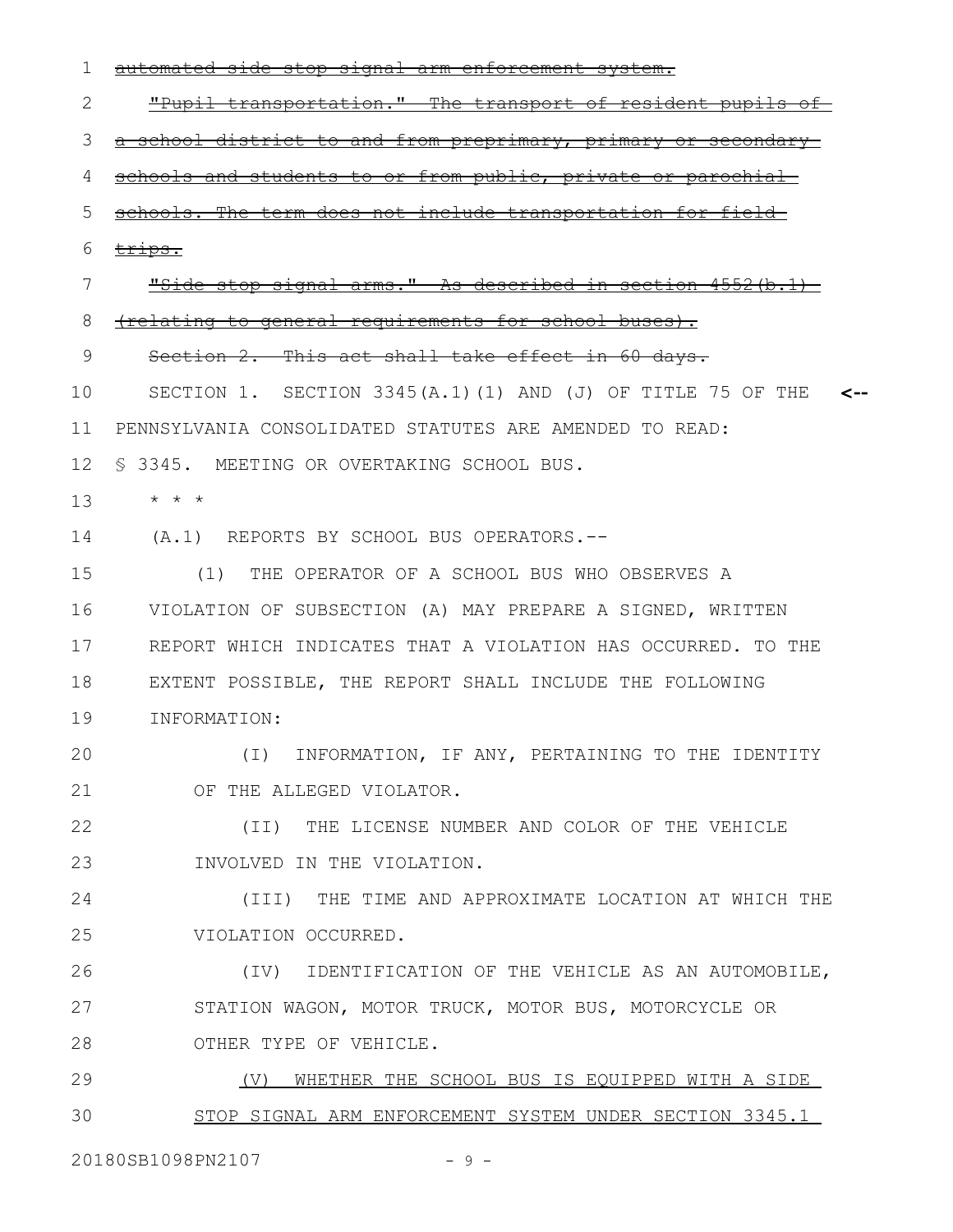| $\mathbf 1$  | (RELATING TO ENFORCEMENT OF FAILURE TO STOP FOR SCHOOL                    |
|--------------|---------------------------------------------------------------------------|
| $\mathbf{2}$ | BUS WITH FLASHING RED LIGHTS).                                            |
| 3            | $\star$ $\star$ $\star$                                                   |
| 4            | PENALTY.--A PERSON WHO VIOLATES SUBSECTION (A) OR (F.1)<br>(J)            |
| 5            | COMMITS A SUMMARY OFFENSE AND SHALL, UPON CONVICTION, BE                  |
| 6            | SENTENCED TO PAY A FINE OF \$250[.] AND A \$35 SURCHARGE. THE             |
| 7            | SURCHARGE SHALL BE DEPOSITED INTO THE SCHOOL BUS SAFETY GRANT             |
| 8            | PROGRAM FUND ACCOUNT.<br><--                                              |
| 9            | SECTION 2. TITLE 75 IS AMENDED BY ADDING A SECTION TO READ:               |
| 10           | \$ 3345.1. ENFORCEMENT OF FAILURE TO STOP FOR SCHOOL BUS WITH             |
| 11           | FLASHING RED LIGHTS.                                                      |
| 12           | GENERAL RULE.--A SCHOOL <del>DISTRICT</del> ENTITY MAY INSTALL AND<br>(A) |
| 13           | OPERATE A SIDE STOP SIGNAL ARM ENFORCEMENT SYSTEM FOR THE                 |
| 14           | PURPOSE OF ENFORCING THE PROVISIONS OF SECTION 3345 (RELATING TO          |
| 15           | MEETING OR OVERTAKING SCHOOL BUS) AS REPORTED UNDER SECTION               |
| 16           | $3345(A.1)$ .                                                             |
| 17           | (B) APPLICABILITY.--                                                      |
| 18           | EXCEPT AS PROVIDED IN PARAGRAPH (2), THIS SECTION<br>(1)                  |
| 19           | SHALL APPLY TO A DRIVER OF A MOTOR VEHICLE MEETING OR                     |
| 20           | OVERTAKING A SCHOOL BUS STOPPED ON A HIGHWAY OR TRAFFICWAY                |
| 21           | WHEN THE RED SIGNAL LIGHTS ON THE SCHOOL BUS ARE FLASHING AND             |
| 22           | THE SIDE STOP SIGNAL ARMS ARE ACTIVATED AS DESCRIBED IN                   |
| 23           | SECTION 3345.                                                             |
| 24           | (2) NOTHING IN THIS SECTION SHALL SUPERSEDE THE                           |
| 25           | PROVISIONS OF:                                                            |
| 26           | (I) SECTION 3105(H) (RELATING TO DRIVERS OF                               |
| 27           | EMERGENCY VEHICLES).                                                      |
| 28           | (II) SECTION 3345 (C) OR (D).                                             |
| 29           | (C) LIABILITY.--FOR EACH VIOLATION OF SECTION 3345 ENFORCED               |
| 30           | UNDER THIS SECTION, THE DRIVER OF THE MOTOR VEHICLE SHALL BE              |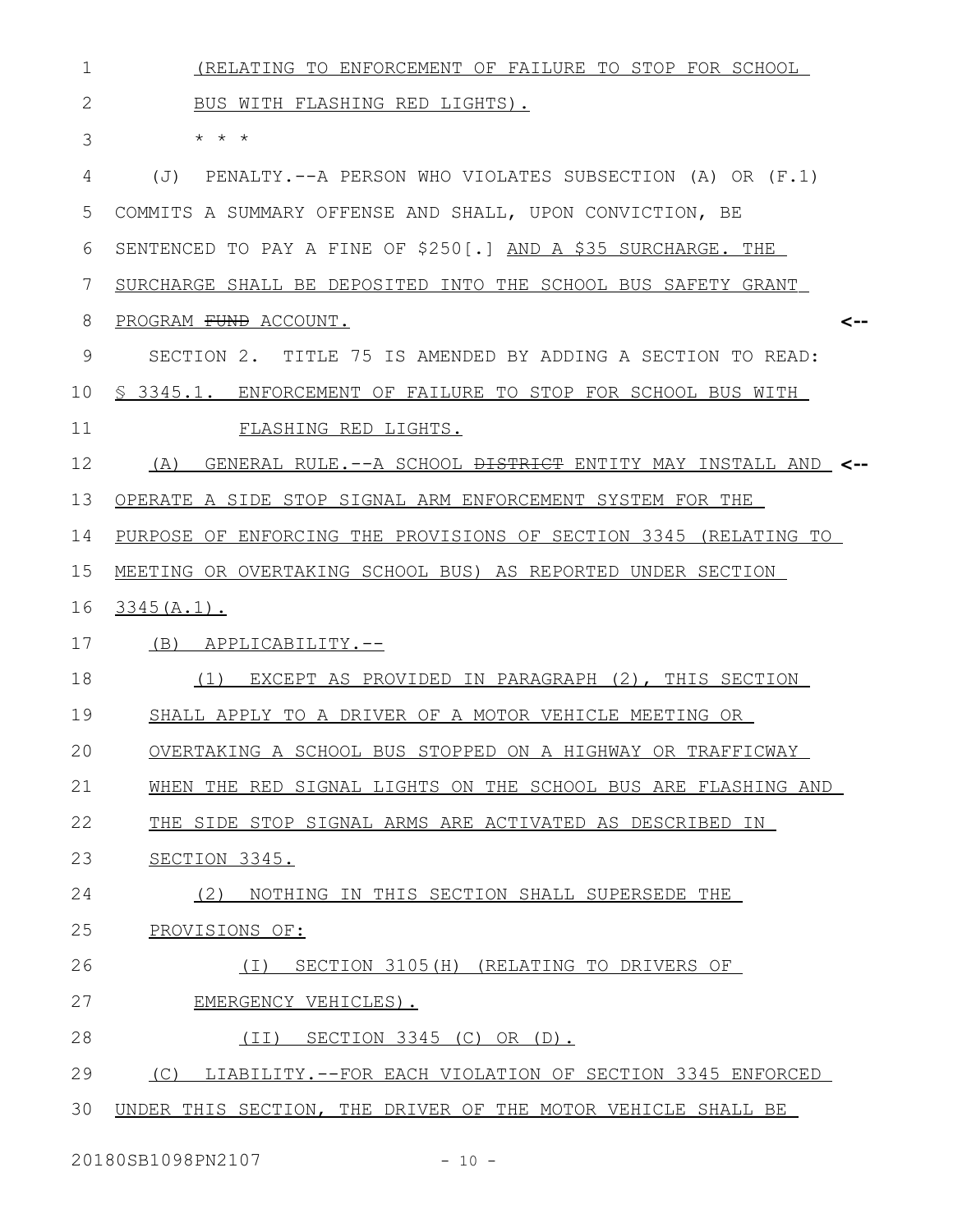1 LIABLE AS FOLLOWS:

| $\overline{2}$ | (1)<br>THE PENALTY FOR THE VIOLATION SHALL BE AS PROVIDED                      |
|----------------|--------------------------------------------------------------------------------|
| 3              | IN SECTIONS 1535(A) (RELATING TO SCHEDULE OF CONVICTIONS AND                   |
| 4              | POINTS) AND 3345.                                                              |
| 5              | (2)<br>(RESERVED).                                                             |
| 6              | CERTIFICATE AS EVIDENCE.--A CERTIFICATE, OR A FACSIMILE<br>(D)                 |
| 7              | OF A CERTIFICATE, BASED UPON INSPECTION OF RECORDED IMAGES                     |
| 8              | PRODUCED BY A SIDE STOP SIGNAL ARM ENFORCEMENT SYSTEM AND SWORN                |
| $\mathcal{G}$  | TO OR AFFIRMED BY A POLICE OFFICER SHALL BE PRIMA FACIE EVIDENCE               |
| 10             | OF THE FACTS CONTAINED IN IT. THE SCHOOL <del>DISTRICT</del> ENTITY OR THE <-- |
| 11             | CONTRACTED COMPANY THAT PROVIDES PUPIL TRANSPORTATION MUST                     |
| 12             | INCLUDE WRITTEN DOCUMENTATION THAT THE SIDE STOP SIGNAL ARM                    |
| 13             | ENFORCEMENT SYSTEM WAS OPERATING CORRECTLY AT THE TIME OF THE                  |
| 14             | ALLEGED VIOLATION. A RECORDED IMAGE EVIDENCING A VIOLATION OF                  |
| 15             | SECTION 3345 SHALL BE ADMISSIBLE IN ANY JUDICIAL OR                            |
| 16             | ADMINISTRATIVE PROCEEDING TO ADJUDICATE THE LIABILITY FOR THE                  |
| 17             | VIOLATION.                                                                     |
| 18             | (E)<br>LIMITATIONS.--                                                          |
| 19             | NOTWITHSTANDING ANY OTHER PROVISION OF LAW,<br>$(1)$ $(1)$                     |
| 20             | EQUIPMENT DEPLOYED AS PART OF A SIDE STOP SIGNAL ARM                           |
| 21             | ENFORCEMENT SYSTEM AS PROVIDED UNDER THIS SECTION MUST BE                      |
| 22             | INCAPABLE OF AUTOMATED OR USER-CONTROLLED REMOTE                               |
| 23             | <del>INTERSECTION</del> SURVEILLANCE BY MEANS OF RECORDED VIDEO<br><--         |
| 24             | IMAGES.                                                                        |
| 25             | RECORDED IMAGES COLLECTED AS PART OF THE SIDE<br>(TI)                          |
| 26             | STOP SIGNAL ARM ENFORCEMENT SYSTEM MAY ONLY RECORD                             |
| 27             | VIOLATIONS OF SECTION 3345 AND MAY NOT BE USED FOR ANY                         |
| 28             | OTHER SURVEILLANCE PURPOSES.                                                   |
| 29             | RESTRICTIONS UNDER THIS PARAGRAPH SHALL NOT BE<br>(TII)                        |
| 30             | DEEMED TO PRECLUDE A COURT OF COMPETENT JURISDICTION FROM                      |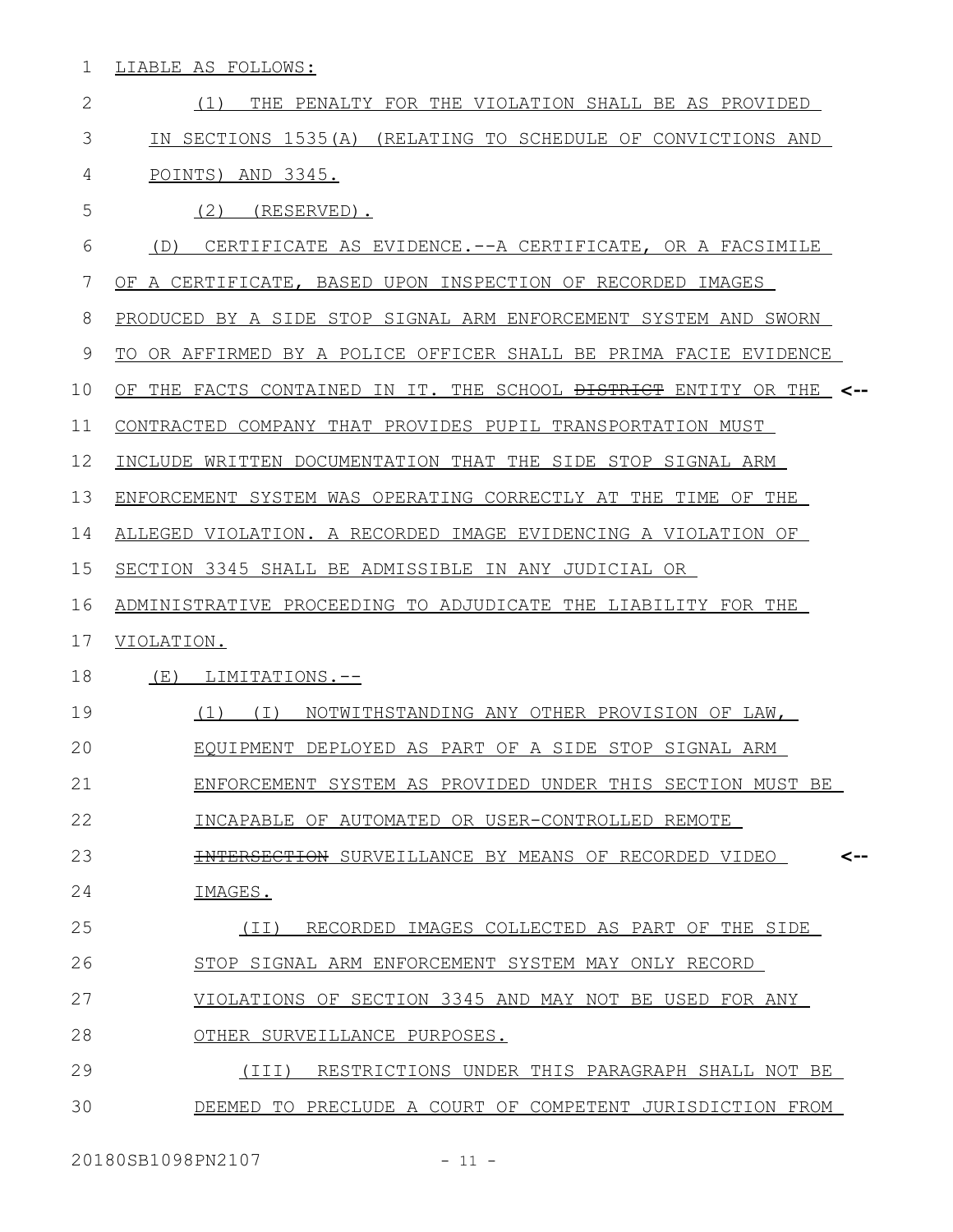ISSUING AN ORDER DIRECTING THAT THE INFORMATION BE PROVIDED TO LAW ENFORCEMENT OFFICIALS IF THE INFORMATION IS REASONABLY DESCRIBED AND IS REQUESTED SOLELY IN CONNECTION WITH A CRIMINAL LAW ENFORCEMENT ACTION. (2) (I) NOTWITHSTANDING ANY OTHER PROVISION OF LAW, INFORMATION PREPARED UNDER THIS SECTION AND INFORMATION RELATING TO VIOLATIONS OF SECTION 3345 ENFORCED UNDER THIS SECTION WHICH IS KEPT BY THE POLICE DEPARTMENT OF THE POLICE OFFICER HAVING THE AUTHORITY TO EXERCISE POLICE POWER IN THE AREA WHERE THE VIOLATION OCCURRED, ITS AUTHORIZED AGENTS OR EMPLOYEES, INCLUDING RECORDED IMAGES, WRITTEN RECORDS, REPORTS OR FACSIMILES, NAMES, ADDRESSES AND THE NUMBER OF VIOLATIONS UNDER THIS SECTION, SHALL BE FOR THE EXCLUSIVE USE OF THE DEPARTMENT OF THE POLICE OFFICER HAVING THE AUTHORITY TO EXERCISE POLICE POWER IN THE AREA WHERE THE VIOLATION OCCURRED, ITS AUTHORIZED AGENTS OR EMPLOYEES AND LAW ENFORCEMENT OFFICIALS FOR THE PURPOSE OF DISCHARGING THEIR DUTIES UNDER THIS SECTION. (II) THE INFORMATION SHALL NOT BE DEEMED A PUBLIC RECORD UNDER THE ACT OF FEBRUARY 14, 2008 (P.L.6, NO.3), KNOWN AS THE RIGHT-TO-KNOW LAW. (III) THE INFORMATION MAY BE DISCOVERABLE BY COURT ORDER OR OTHERWISE AND MAY BE OFFERED IN EVIDENCE IN ANY ACTION OR PROCEEDING WHICH IS DIRECTLY RELATED TO A VIOLATION OF SECTION 3345 ENFORCED UNDER THIS SECTION OR ANY OTHER VIOLATION IN CONNECTION WITH A CRIMINAL LAW ENFORCEMENT ACTION. (3) IMAGES OBTAINED THROUGH THE USE OF A SIDE STOP SIGNAL ARM ENFORCEMENT SYSTEM SHALL BE DESTROYED WITHIN ONE 1 2 3 4 5 6 7 8 9 10 11 12 13 14 15 16 17 18 19  $20$ 21 22 23 24 25 26 27 28 29 30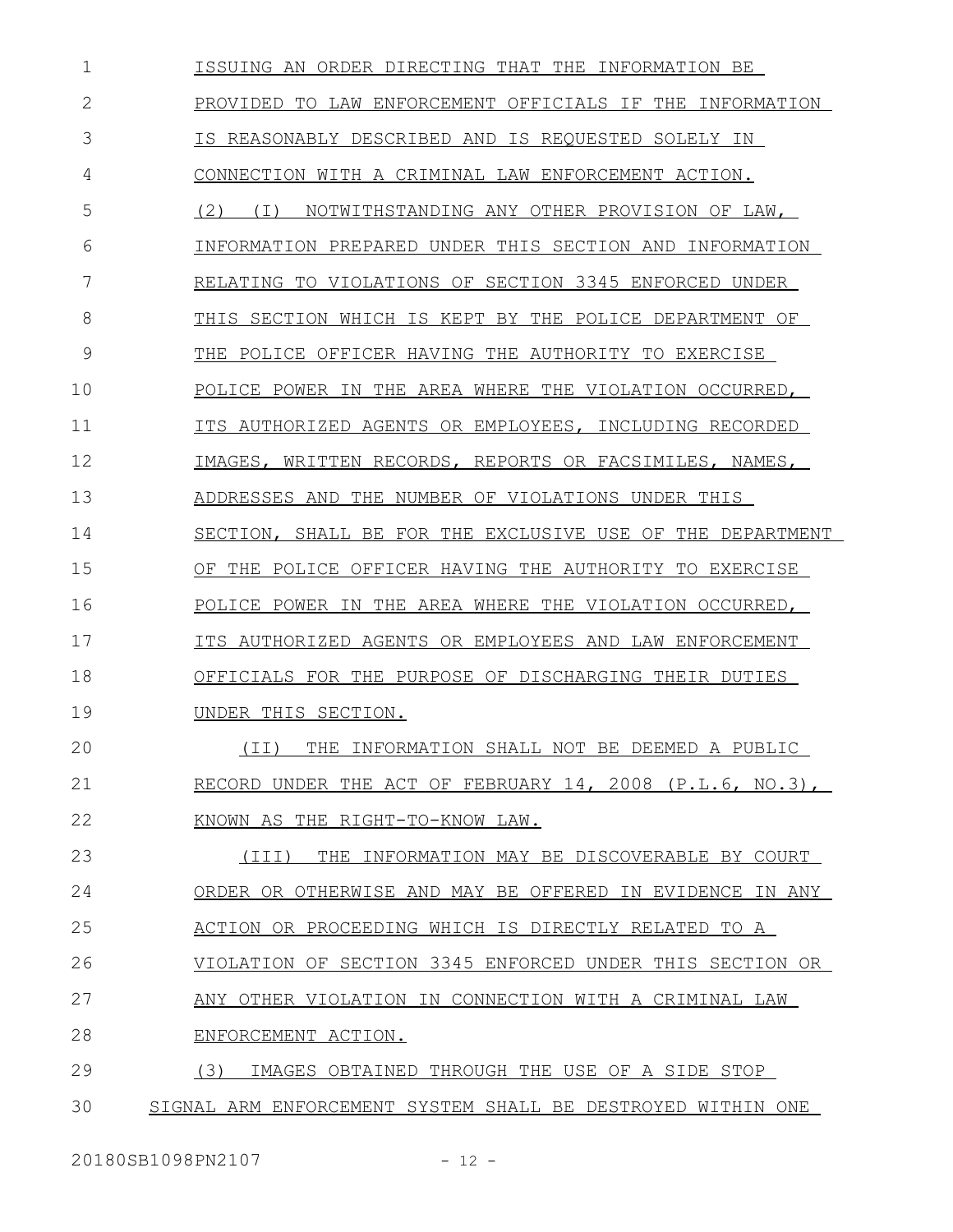| 1  | YEAR OF FINAL DISPOSITION OF THE RECORDED EVENT. THE VENDOR                                                                                 |
|----|---------------------------------------------------------------------------------------------------------------------------------------------|
| 2  | OF A SIDE STOP SIGNAL ARM ENFORCEMENT SYSTEM SHALL NOTIFY THE                                                                               |
| 3  | SCHOOL <del>DISTRICT</del> ENTITY BY WRITTEN NOTICE IN ACCORDANCE WITH<br><--                                                               |
| 4  | THIS SECTION THAT THE RECORDS HAVE BEEN DESTROYED.                                                                                          |
| 5  | (4)<br>NOTWITHSTANDING ANY OTHER PROVISION OF LAW,                                                                                          |
| 6  | REGISTERED VEHICLE OWNER INFORMATION OBTAINED AS A RESULT OF                                                                                |
| 7  | THE OPERATION OF A SIDE STOP SIGNAL ARM ENFORCEMENT SYSTEM                                                                                  |
| 8  | SHALL NOT BE THE PROPERTY OF THE MANUFACTURER OR VENDOR OF                                                                                  |
| 9  | THE SYSTEM AND MAY NOT BE USED FOR ANY PURPOSE OTHER THAN                                                                                   |
| 10 | PRESCRIBED IN THIS SECTION.                                                                                                                 |
| 11 | (F)<br>DEFENSES.--                                                                                                                          |
| 12 | (1)<br>IT SHALL BE A DEFENSE TO A PROSECUTION USING A SIDE                                                                                  |
| 13 | STOP SIGNAL ARM ENFORCEMENT SYSTEM FOR A VIOLATION UNDER                                                                                    |
| 14 | SECTION 3345 THAT THE PERSON NAMED IN THE CITATION WAS NOT                                                                                  |
| 15 | OPERATING THE VEHICLE AT THE TIME OF THE VIOLATION. THE                                                                                     |
| 16 | PERSON SHALL BE REQUIRED TO SUBMIT EVIDENCE TO THE COURT THAT                                                                               |
| 17 | THE PERSON WAS NOT THE DRIVER AT THE TIME OF THE ALLEGED                                                                                    |
| 18 | VIOLATION.                                                                                                                                  |
| 19 | (2)<br>THE PERSON NAMED IN THE CITATION SHALL NOT BE                                                                                        |
| 20 | REOUIRED TO IDENTIFY THE ACTUAL DRIVER OF THE VEHICLE AT THE                                                                                |
| 21 | TIME THE VIOLATION OCCURRED.                                                                                                                |
| 22 | <del>RENTED OR</del><br><del>LEASED</del><br><del>OWNER</del><br><del>MOTOR-</del><br><del>VEHICLE</del> -<br>⊖⊬<br><--<br><del>( 3 )</del> |
| 23 | PROVIDE TO THE COURT A SWORN AFFIDAVIT SIGNED<br><b>SHALL</b><br><del>UNDER</del>                                                           |
| 24 | CONTAINING THE<br><del>PENALTY</del><br><del>PERJURY</del><br><b>NAME</b><br><del>AND ADDRESS</del><br>⊖F<br>⊖⊬<br>ਜਸਲ                      |
| 25 | CARE, CUSTODY<br><b>PERSON</b><br><del>CONTROL OF</del><br><del>THE MOTOR</del><br><del>HAD</del><br><del>WHO-</del><br><del>OR -</del>     |
| 26 | <del>TIME</del><br><del>THE</del><br>⊖₽<br><del>ALLEGED</del><br><del>VIOLATION.</del>                                                      |
| 27 | <b>ELECTRONICALLY</b><br>$+1$<br><del>THE</del><br><del>COURT</del><br><del>MAY</del><br><del>MAIL</del><br>θR<br><del>TRANSFER</del>       |
| 28 | <del>INFORMATION</del><br>CONTAINED<br><del>THE</del><br>SWORN<br>AFFIDAVIT<br>$\pm \Theta$<br>m t t t.<br><del>THE</del><br>ΞN<br>ᆍ        |
| 29 | <del>DEPARTMENT</del><br>JURISDICTION<br><del>FURTHER-</del><br><del>WITH</del><br><del>FOR</del>                                           |
| 30 | INVESTIGATION.                                                                                                                              |

20180SB1098PN2107 - 13 -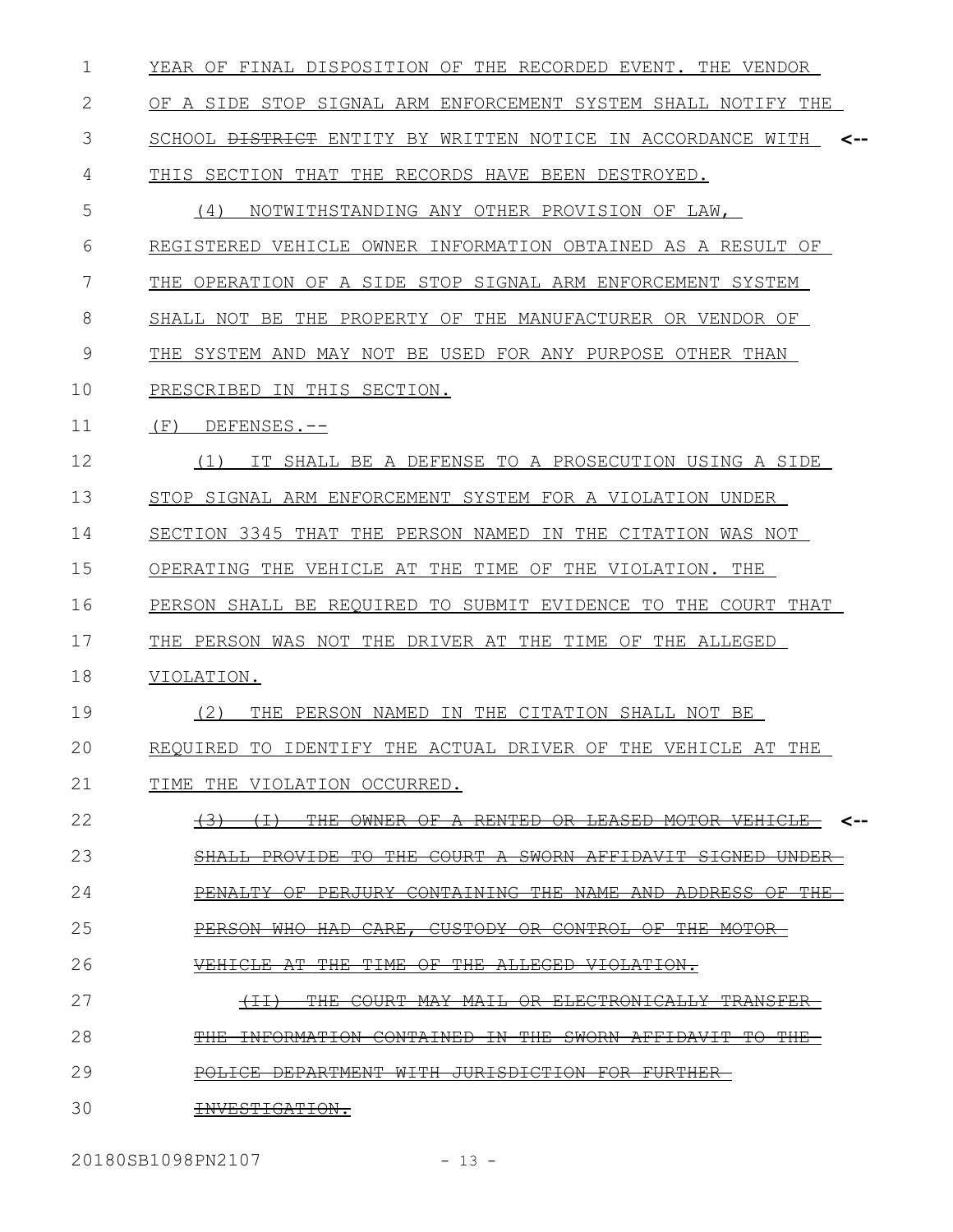| 1  |                                                                                                                                                              |
|----|--------------------------------------------------------------------------------------------------------------------------------------------------------------|
| 2  | $\pm_{\rm HE}$<br><del>a time</del><br><del>WHICH</del><br>$\Theta$ F $-$<br><del>PERIOD-</del><br><del>DURING</del><br><del>VEHICLE</del><br><del>WAS</del> |
| 3  | POLICE DEPARTMENT<br><del>OR MUNICIPALITY</del><br>−OF                                                                                                       |
| 4  | <del>THE</del><br><del>STOLEN.</del>                                                                                                                         |
| 5  | <del>TO</del><br><del>PORTED</del><br><del>POLICE</del><br>$\overline{\phantom{a}}$                                                                          |
| 6  | <del>OCCURRED</del>                                                                                                                                          |
| 7  | ⊞⊖<br><del>THAT</del><br><del>RECOVERED</del><br><del>PRIOR</del><br><del>TIME.</del>                                                                        |
| 8  | $\leftrightarrow$<br><del>DE FENSE</del><br><del>TO-</del>                                                                                                   |
| 9  |                                                                                                                                                              |
| 10 | <del>THF</del><br><del>RECEIVING</del>                                                                                                                       |
| 11 | A∓<br>平田民<br>平干ME<br><del>ዋዘፍ</del><br>⊖₩                                                                                                                    |
| 12 |                                                                                                                                                              |
| 13 | COURT.                                                                                                                                                       |
| 14 | $(G)$ APPROVAL.--                                                                                                                                            |
| 15 | A SCHOOL <del>DISTRICT</del> ENTITY MAY ENTER INTO AN AGREEMENT <--<br>(1)                                                                                   |
| 16 | WITH A PRIVATE VENDOR OR MANUFACTURER TO PROVIDE A SIDE STOP                                                                                                 |
| 17 | SIGNAL ARM ENFORCEMENT SYSTEM ON EACH BUS WITHIN ITS FLEET,                                                                                                  |
| 18 | WHETHER OWNED, CONTRACTED OR LEASED, UP TO AND INCLUDING THE                                                                                                 |
| 19 | INSTALLATION, OPERATION AND MAINTENANCE OF THE SYSTEMS.                                                                                                      |
| 20 | (2) EXCEPT AS OTHERWISE PROVIDED, AN AGREEMENT UNDER                                                                                                         |
| 21 | THIS SECTION SHALL TAKE EFFECT IN A SCHOOL <del>DISTRICT</del> ENTITY BY <--                                                                                 |
| 22 | VOTE OF THE LOCAL BOARD OF SCHOOL DIRECTORS. THE MEETING TO<br>$\leftarrow$                                                                                  |
| 23 | CONSIDER APPROVAL OF A SIDE STOP SIGNAL ARM ENFORCEMENT                                                                                                      |
| 24 | SYSTEM SHALL BE PROPERLY NOTICED UNDER 65 PA.C.S. CH. 7                                                                                                      |
| 25 | (RELATING TO OPEN MEETINGS).                                                                                                                                 |
| 26 | (H) DUTY OF MANUFACTURER OR VENDOR.--A MANUFACTURER OR                                                                                                       |
| 27 | VENDOR OF SIDE STOP SIGNAL ARM ENFORCEMENT SYSTEMS SHALL SUBMIT                                                                                              |
| 28 | THE FOLLOWING INFORMATION TO THE SCHOOL <del>DISTRICT</del> ENTITY:<br><--                                                                                   |
| 29 | (1)<br>A COPY OF THE RECORDED IMAGE SHOWING THE VEHICLE.                                                                                                     |
| 30 | (2)<br>THE LICENSE PLATE NUMBER AND STATE OF ISSUANCE OF                                                                                                     |
|    |                                                                                                                                                              |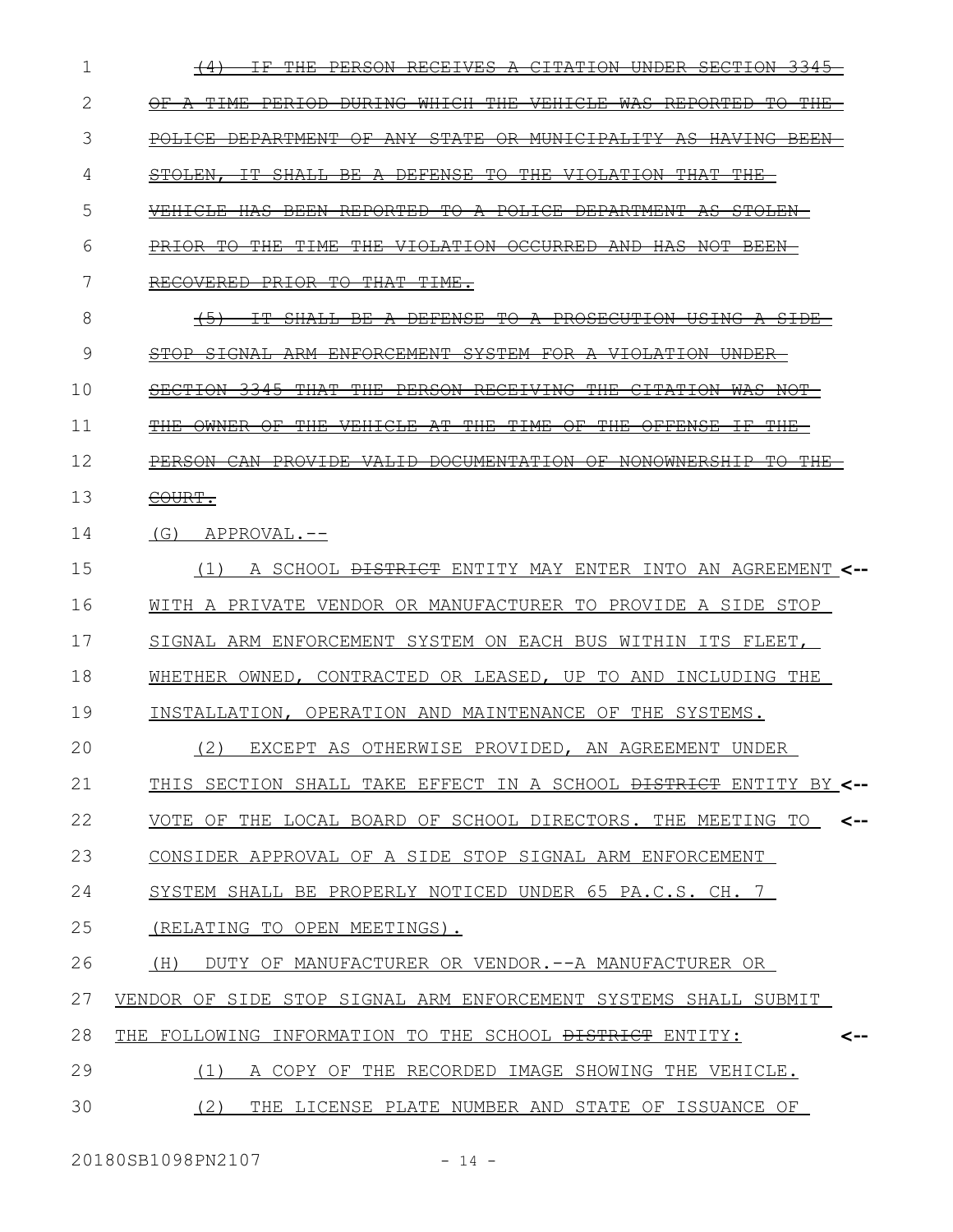THE MOTOR VEHICLE. 1

(3) THE DATE, TIME AND PLACE OF THE ALLEGED VIOLATION. (I) COMPENSATION TO MANUFACTURER OR VENDOR.--THE COMPENSATION PAID TO THE MANUFACTURER OR VENDOR OF THE SIDE STOP SIGNAL ARM ENFORCEMENT SYSTEM MAY NOT BE BASED ON THE NUMBER OF CITATIONS ISSUED. THE COMPENSATION PAID TO THE MANUFACTURER OR VENDOR OF THE EQUIPMENT SHALL BE BASED UPON THE VALUE OF THE EQUIPMENT AND SERVICES PROVIDED OR RENDERED IN SUPPORT OF THE SIDE STOP SIGNAL ARM ENFORCEMENT SYSTEM. (J) DEPARTMENT APPROVAL.-- (1) NO SIDE STOP SIGNAL ARM ENFORCEMENT SYSTEM MAY BE USED WITHOUT THE APPROVAL OF THE DEPARTMENT, WHICH SHALL HAVE THE AUTHORITY TO PROMULGATE REGULATIONS FOR THE CERTIFICATION AND USE OF SUCH SYSTEMS. (2) ANY SYSTEM INSTALLED PRIOR TO THE EFFECTIVE DATE OF **<--** THIS PARAGRAPH SHALL OBTAIN DEPARTMENT APPROVAL WITHIN SIX MONTHS OF THE EFFECTIVE DATE OF THE TEMPORARY REGULATIONS PROMULGATED UNDER PARAGRAPH (3). (2) (3) IN ORDER TO FACILITATE THE PROMPT IMPLEMENTATION **<--** OF THIS SECTION, REGULATIONS PROMULGATED BY THE DEPARTMENT UNDER THIS SECTION DURING THE TWO YEARS FOLLOWING THE EFFECTIVE DATE OF THIS SECTION SHALL BE DEEMED TEMPORARY REGULATIONS, WHICH SHALL EXPIRE NO LATER THAN THREE YEARS FOLLOWING THE EFFECTIVE DATE OF THIS SECTION OR UPON PROMULGATION OF FINAL REGULATIONS. THE TEMPORARY REGULATION SHALL NOT BE SUBJECT TO: (I) SECTIONS 201, 202, 203, 204 AND 205 OF THE ACT OF JULY 31, 1968 (P.L.769, NO.240), REFERRED TO AS THE COMMONWEALTH DOCUMENTS LAW. (II) THE ACT OF JUNE 25, 1982 (P.L.633, NO.181), 2 3 4 5 6 7 8 9 10 11 12 13 14 15 16 17 18 19 20 21 22 23 24 25 26 27 28 29 30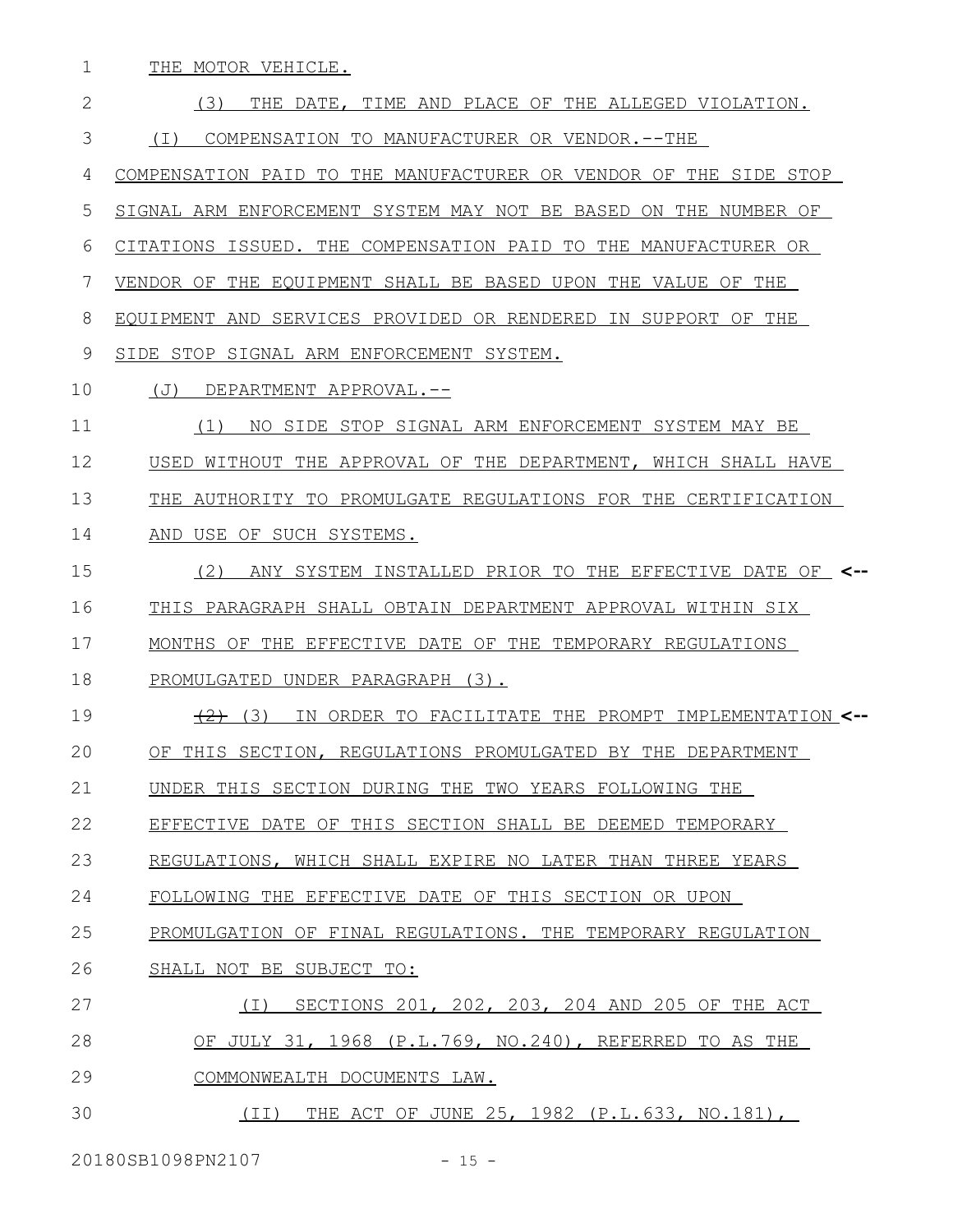| 1            | KNOWN AS THE REGULATORY REVIEW ACT.                                                           |
|--------------|-----------------------------------------------------------------------------------------------|
| $\mathbf{2}$ | SECTION 204 (B) OF THE ACT OF OCTOBER 15, 1980<br>(III)                                       |
| 3            | (P.L.950, NO.164), KNOWN AS THE COMMONWEALTH ATTORNEYS                                        |
| 4            | ACT.                                                                                          |
| 5            | SCHOOL BUS SAFETY GRANT PROGRAM. -- THE SCHOOL BUS SAFETY<br>(K)                              |
| 6            | GRANT PROGRAM <del>FUND</del> ACCOUNT IS ESTABLISHED AS A RESTRICTED<br><--                   |
| 7            | RE <del>CEIPTS</del> ACCOUNT IN THE <del>MOTOR LICENSE FUND.</del> GENERAL FUND. MONEY<br><-- |
| 8            | IN THE ACCOUNT IS APPROPRIATED ON A CONTINUING BASIS TO THE                                   |
| 9            | DEPARTMENT FOR GRANTS UNDER THIS SUBSECTION. THE SURCHARGE                                    |
| 10           | ESTABLISHED UNDER SECTION 3345(J) SHALL BE DEPOSITED INTO THE                                 |
| 11           | FUND ACCOUNT AND SHALL BE USED BY THE DEPARTMENT TO IMPLEMENT<br><--                          |
| 12           | THE SCHOOL BUS SAFETY GRANT PROGRAM, WHICH IS ESTABLISHED TO                                  |
| 13           | PROMOTE AND INCREASE SCHOOL BUS SAFETY, EDUCATION AND TRAINING <--                            |
| 14           | THROUGHOUT THIS COMMONWEALTH. THE DEPARTMENT SHALL AWARD SCHOOL                               |
| 15           | BUS SAFETY GRANTS ON A COMPETITIVE BASIS. THE DEPARTMENT MAY PAY                              |
| 16           | ANY ACTUAL ADMINISTRATIVE COSTS ARISING FROM THE ADMINISTRATION                               |
| 17           | OF THIS SECTION OUT OF THE FINES DEPOSITED INTO THE <del>FUND</del><br><--                    |
| 18           | ACCOUNT. INDEPENDENT SCHOOL BUS CONTRACTORS AND SCHOOL <del>DISTRICTS</del>                   |
| 19           | ENTITIES ARE ELIGIBLE FOR THE GRANT. THE DEPARTMENT SHALL<br><--                              |
| 20           | DEVELOP A UNIFORM APPLICATION PROCESS AND REGULATIONS TO                                      |
| 21           | ADMINISTER THE GRANT PROGRAM.                                                                 |
| 22           | (L)<br>CONTRACTED COMPANIES.--                                                                |
| 23           | NO CONTRACTED COMPANY THAT PROVIDES PUPIL<br>(1)                                              |
| 24           | TRANSPORTATION SHALL BE LIABLE IF A SIDE STOP SIGNAL ARM                                      |
| 25           | ENFORCEMENT SYSTEM IS VANDALIZED OR OTHERWISE MALFUNCTIONS.                                   |
| 26           | NOTHING IN THIS SECTION SHALL BE CONSTRUED TO<br>(2)                                          |
| 27           | REQUIRE A CONTRACTED COMPANY THAT PROVIDES PUPIL                                              |
| 28           | TRANSPORTATION TO TAKE A BUS OUT OF SERVICE DUE TO A                                          |
| 29           | NONFUNCTIONING SIDE STOP SIGNAL ARM ENFORCEMENT SYSTEM,                                       |
| 30           | EXCEPT THAT A CONTRACTED COMPANY SHALL ALLOW THE MANUFACTURER                                 |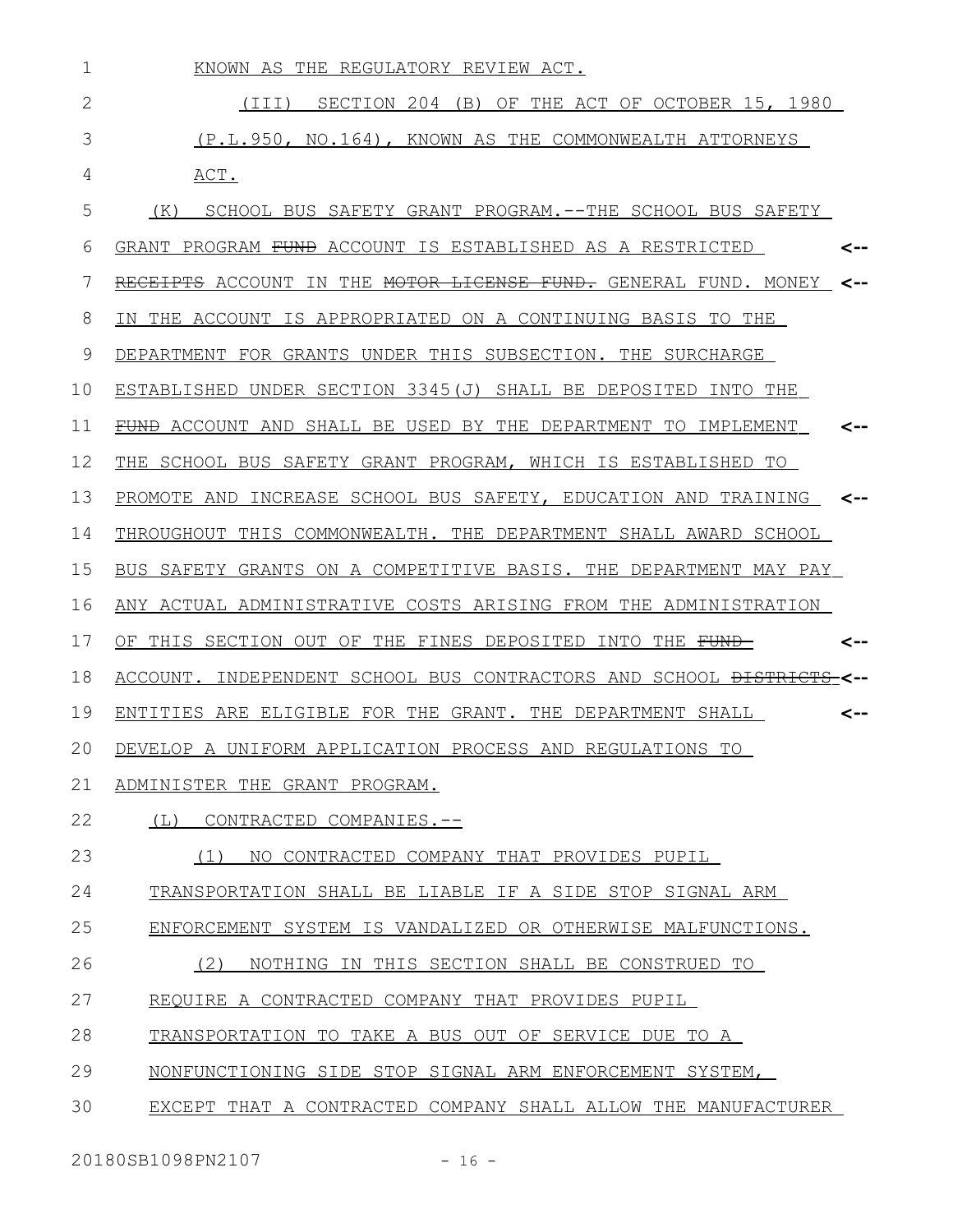| 1  | OR VENDOR OF THE SIDE STOP SIGNAL ARM ENFORCEMENT SYSTEM            |
|----|---------------------------------------------------------------------|
| 2  | ACCESS TO THE BUS WHEN THE BUS IS NOT IN SERVICE AT A TIME          |
| 3  | MUTUALLY AGREEABLE TO THE CONTRACTOR AND VENDOR.                    |
| 4  | (3)<br>INDEPENDENT SCHOOL BUS CONTRACTORS SHALL NOT BE HELD         |
| 5  | RESPONSIBLE FOR COSTS ASSOCIATED WITH THE SIDE STOP SIGNAL          |
| 6  | ARM ENFORCEMENT SYSTEM, INCLUDING, BUT NOT LIMITED TO,              |
| 7  | INSTALLATION, MAINTENANCE, REPAIR, REPLACEMENT OR REMOVAL OF        |
| 8  | THE SYSTEM.                                                         |
| 9  | DEFINITIONS. -- AS USED IN THIS SECTION, THE FOLLOWING<br>(M)       |
| 10 | WORDS AND PHRASES SHALL HAVE THE MEANINGS GIVEN TO THEM IN THIS     |
| 11 | SUBSECTION UNLESS THE CONTEXT CLEARLY INDICATES OTHERWISE:          |
| 12 | "LOCAL BOARD OF SCHOOL DIRECTORS." A BOARD OF DIRECTORS OR <--      |
| 13 | OTHER GOVERNING AUTHORITY OF A SCHOOL ENTITY.                       |
| 14 | "MANUFACTURER" OR "VENDOR." A COMPANY THAT CREATES, OWNS OR         |
| 15 | HAS A LICENSE OR PERMISSION TO SELL, LEASE OR DISTRIBUTE A SIDE     |
| 16 | STOP SIGNAL ARM ENFORCEMENT SYSTEM.                                 |
| 17 | "PUPIL TRANSPORTATION." THE TRANSPORT OF RESIDENT PUPILS OF         |
| 18 | A SCHOOL DISTRICT TO AND FROM PREPRIMARY, PRIMARY OR SECONDARY      |
| 19 | SCHOOLS AND STUDENTS TO OR FROM PUBLIC, PRIVATE OR PAROCHIAL        |
| 20 | SCHOOLS. THE TERM DOES NOT INCLUDE TRANSPORTATION FOR FIELD         |
| 21 | TRIPS.                                                              |
| 22 | <u> "SCHOOL ENTITY." A SCHOOL DISTRICT, AREA VOCATIONAL-</u><br><-- |
| 23 | TECHNICAL SCHOOL, INTERMEDIATE UNIT, CHARTER SCHOOL, REGIONAL       |
| 24 | CHARTER SCHOOL OR CYBER CHARTER SCHOOL.                             |
| 25 | "SIDE STOP SIGNAL ARM ENFORCEMENT SYSTEM" OR "SYSTEM." A            |
| 26 | CAMERA SYSTEM WITH TWO OR MORE CAMERA SENSORS AND COMPUTERS THAT    |
| 27 | PRODUCE RECORDED VIDEO AND TWO OR MORE FILM OR DIGITAL              |
| 28 | PHOTOGRAPHIC STILL IMAGES OF A MOTOR VEHICLE BEING USED OR          |
| 29 | OPERATED IN A MANNER THAT VIOLATES SECTION 3345.                    |
| 30 | "SIDE STOP SIGNAL ARMS." AS DESCRIBED IN SECTION 4552 (B.1)         |

20180SB1098PN2107 - 17 -